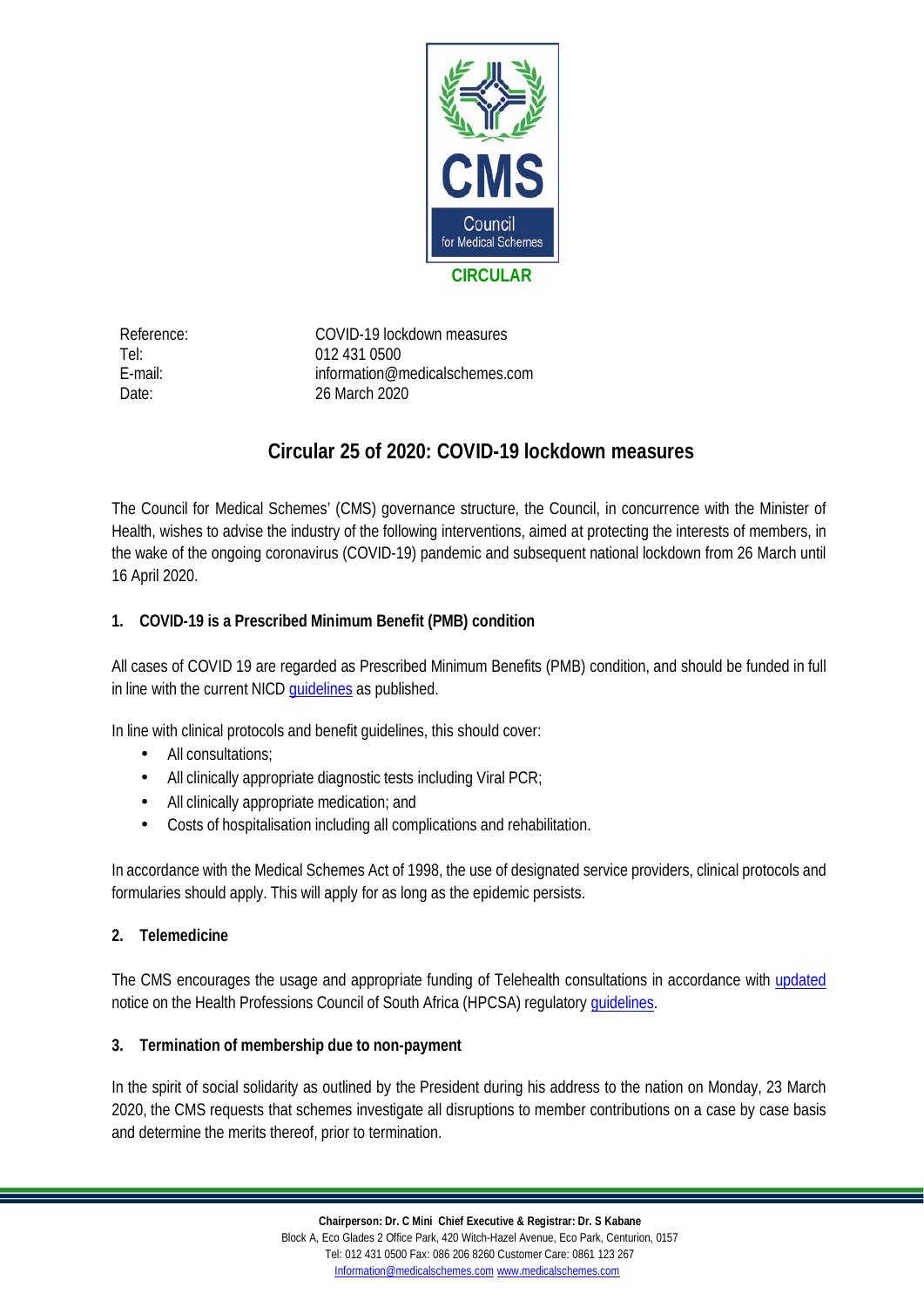## **4. Price and tariff negotiations**

The CMS supports price and tariff negotiations between key players aimed at improving access to care, prevention of exploitation of patients and cost reduction in the health sector as reflected in section 4 and 5 of Regulation No. 43114 published by the Ministry of Trade and Industry. Section 4 and 5 of the same regulation provides that at the request of the Department of Health, and subject to the oversight and guidance by the Department of Health, agreements must accordingly be approved and duly authorised by the Minister of Health.

**5. Medical Schemes, Administrators and Managed Care Organisations as support to essential services**

The CMS, Medical schemes and related entities will be regarded as support to essential services and therefore need to operate some functions during the lockdown including:

- a. Industry regulation and member support [CMS]
- b. Membership maintenance [Schemes and Administrators];
- c. Contribution management billing, receipting and reconciliation of monthly contributions [Schemes and Administrators];
- d. Claims management pre-authorisation, claims receipt and adjudication, payment and reconciliation of claims. [Schemes, Administrators and MCOs];
- e. Financial management more specifically cash flow and investment management [Schemes, Administrators and MCOs];
- f. Broker commission calculation and payment [Mainly Schemes and Administrators];
- g. Administration, financial and other systems employed maintenance and general IT support [Schemes, Administrators and MCOs]; and
- h. Call centre function (albeit in a limited capacity pre-authorisation, etc. would still be vital) [Schemes, Administrators and MCOs].
- **6. CMS Operations**

The CMS has decided to implement the following additional operational measures in response to the lockdown announced that will be in place between 26 March and 16 April 2020:

- All meetings and special projects at CMS are postponed indefinitely. This includes the release of the draft Section 59 Investigation report, the Low-Cost Benefit Option (LCBO) engagements and PMB review meetings.
- All CMS personnel will remain at home during the lock down period, **except** when required by the CMS to perform critical tasks, which cannot be carried out from home.
- The office will therefore operate with a skeleton staff during the lock down and will **only** respond to:
	- o Emergency clinical and administrative enquiries
	- o Emergency Customer Contact Centre numbers: 0861 123 267
	- o Urgent regulatory matters
	- o Follow-ups on **URGENT** outstanding matters
	- o Coronavirus related enquiries for support and guidance

All statutory reporting should conform to set deadlines. The CMS will continue to monitor compliance with these statutory deadlines and will communicate changes in due course.

The CMS will also be totally shutdown for business between 10 and 13 April 2020 for the Easter Holidays.